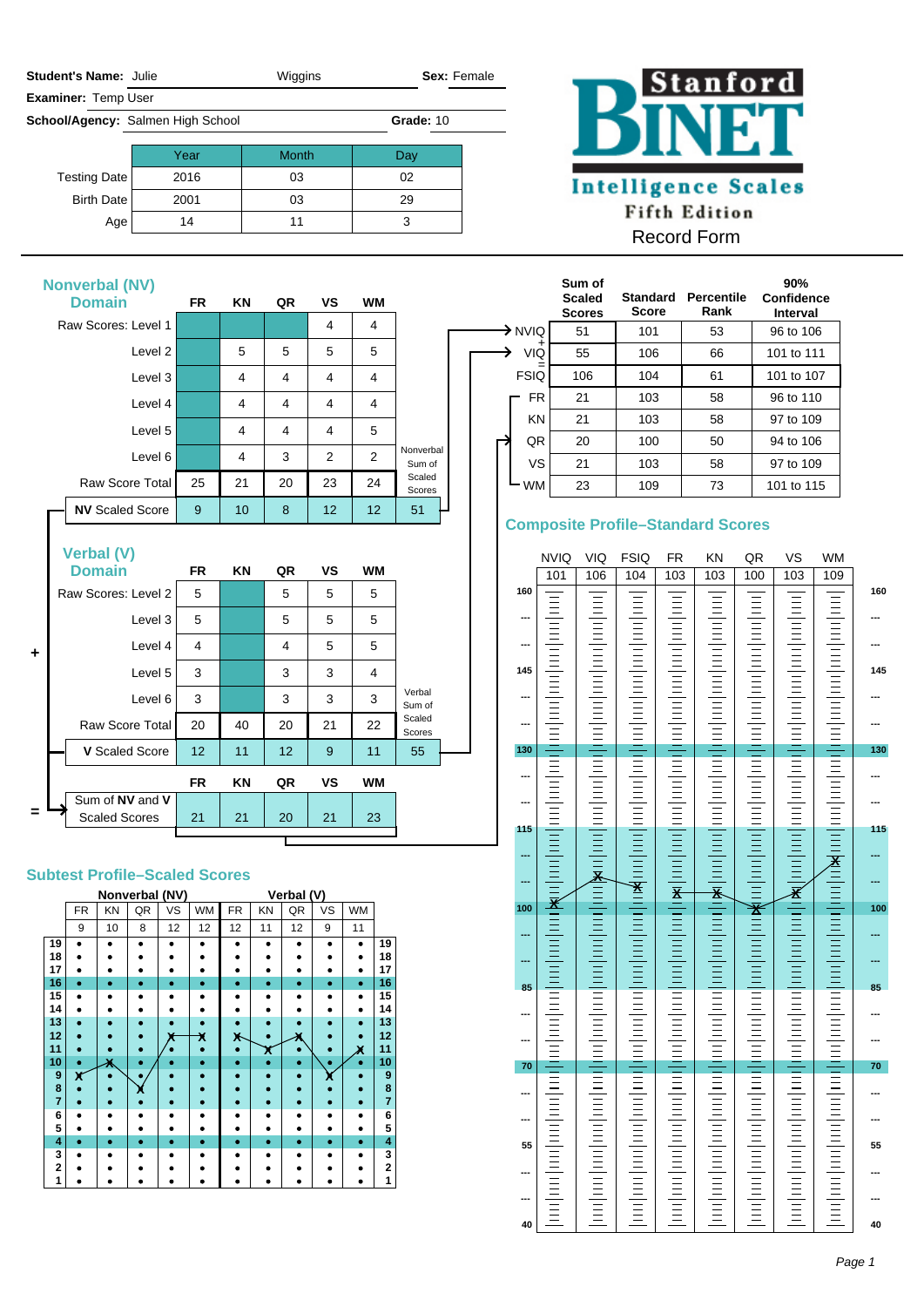## **Calculation of the Abbreviated Battery IQ**

For the Abbreviated Battery IQ (ABIQ) to the right, enter the scaled scores for Nonverbal FR and Verbal KN from the previous page. Sum the two scores and use the ABIQ table in Appendix B to determine the standard score, percentile rank, and confidence interval.



## **Calculation of Change-Sensitive Scores and Age Equivalents**

To calculate the change-sensitive scores (CSS), first record the raw scores from the previous page for the appropriate subtests. Then sum the column scores for each factor and the row scores for each IQ. Locate the appropriate tables in Appendix C to determine each CSS, SE, and corresponding age equivalent.

|                               | <b>FR</b> | <b>KN</b> | QR         | <b>VS</b> | <b>WM</b> | <b>NV</b> | v        | FS       |                              | <b>AB</b> |
|-------------------------------|-----------|-----------|------------|-----------|-----------|-----------|----------|----------|------------------------------|-----------|
| <b>NV Raw Score Total</b>     | 25<br>$+$ | 21<br>$+$ | 20<br>$+1$ | 23<br>$+$ | 24        | $= 113$   |          |          | <b>NV FR Raw Score Total</b> | 25        |
| V Raw Score Total             | $20 +$    | $40 +$    | $20 +$     | $21 +$    | 22        |           | 123      |          | <b>V KN Raw Score Total</b>  | 40        |
| <b>Factor Raw Score Total</b> | 45<br>$+$ | 61<br>$+$ | $40 +$     | 44<br>$+$ | 46        |           |          | 236      | <b>Sum of Raw Scores</b>     | 65        |
| <b>CSS</b>                    | 508       | 510       | 513        | 513       | 521       | 508       | 512      | 510      | <b>CSS</b>                   | 507       |
| <b>SE</b>                     | 4         | 3         | 5          | 5         | 5         | 3         | 2        | 2        | <b>SE</b>                    | 3         |
| <b>Age Equivalent</b>         | $24-0$    | $15 - 5$  | $12 - 11$  | $15 - 6$  | $21 - 0$  | $14 - 7$  | $15 - 8$ | $16 - 2$ | <b>Age Equivalent</b>        | $17 - C$  |

**Change-Sensitive Scores (CSS) for the Abbreviated Battery (AB)**

|                              | AВ     |
|------------------------------|--------|
| <b>NV FR Raw Score Total</b> | 25     |
| <b>V KN Raw Score Total</b>  | 40     |
| <b>Sum of Raw Scores</b>     | 65     |
| <b>CSS</b>                   | 507    |
| <b>SE</b>                    | 3      |
| <b>Age Equivalent</b>        | $17-0$ |

### **Test Session Behavioral Observations**

**Test Session Validity**

 $\Box$  Yes  $\Box$  No Julie's English usage was adequate for testing.  $\Box$  Yes  $\Box$  No Julie adequately understood instructions.  $\Box$  Yes  $\Box$  No Julie's vision was adequate for testing.  $\Box$  Yes  $\Box$  No Julie's motor abilities were adequate for testing.  $\Box$  Yes  $\Box$  No Julie's health was adequate for testing.  $\Box$  Yes  $\Box$  No Julie was adequately cooperative.  $\Box$  Yes  $\Box$  No Testing conditions were adequate. □ Yes □ No Test session is considered a valid representation of Julie's current functioning.

### **Notes & Observations**

**Examinee's Physical Appearance (health, nutrition, dress):**

**Testing Situation (rapport, environment, attitude toward testing):**

**Mood and Activity Level (affect, interest, off-task behaviors):**

**Attention and Concentration (focus, distractibility, sustained effort):**